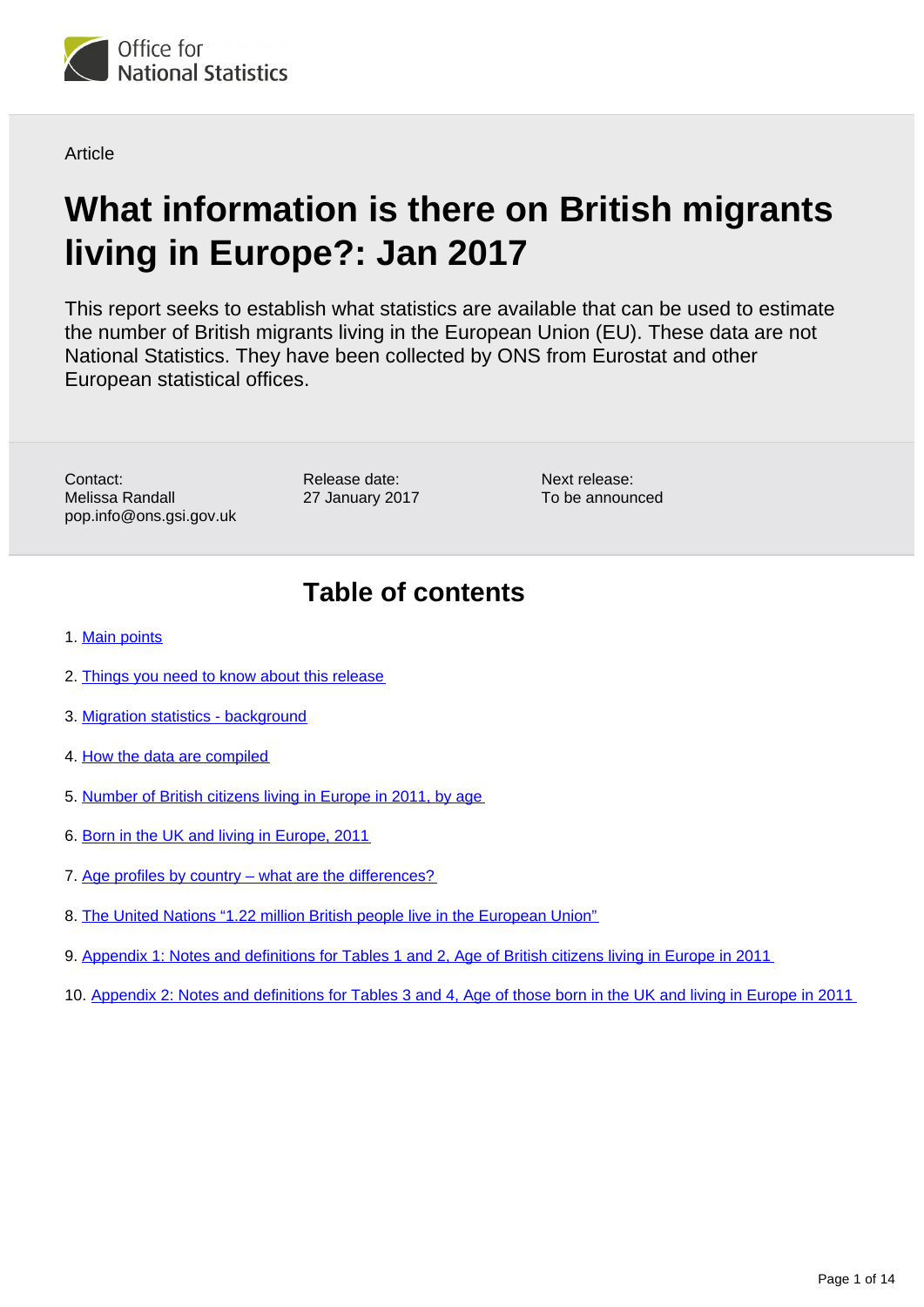# <span id="page-1-0"></span>**1 . Main points**

- Around 900,000 UK citizens are long-term residents of other EU countries; the largest age group is aged 30 to 49 years.
- Spain is host to the largest number of British citizens living in the EU (308,805); just over a third (101,045) of British citizens living in Spain are aged 65 years and over.
- France, Ireland and Germany are also home to relatively large numbers of British citizens.
- There is a large difference between numbers of UK born (287,600) and UK citizens (112,090) in Ireland.
- These data count those living in the EU for 12 months or longer.

### <span id="page-1-1"></span>**2 . Things you need to know about this release**

This report seeks to establish the statistics that are available to estimate the number of British people living in the European Union (EU).

These data are not National Statistics. This report has been compiled by the Office for National Statistics (ONS) from data collected by Eurostat based on the 2010 to 2011 round of censuses in Europe and other data from European statistical offices. These data are chosen because the method of data collection allows confident analysis at detailed levels and they are rich data, which will allow ONS to conduct further demographic analysis of British citizens living in the EU.

### <span id="page-1-2"></span>**3 . Migration statistics - background**

Migration statistics can be based on several definitions of a migrant and different definitions of migrants are useful for different purposes.

Place of birth identifies migrants as people who were born in a country other than the one they live in. The advantage of this method is that place of birth does not change and it is a clear and simple question to answer. However, it fails to include some British citizens born overseas (for example, those born to armed forces personnel stationed in Germany) or foreign nationals born in the UK.

Citizenship identifies migrants as people with a different citizenship to the country they are resident in. This can be a complex definition, as people's citizenship can change and multiple citizenships can be held. It can also be a difficult question for migrants to answer, as citizenship may be associated with national identity rather than legal status.

"A person who moves from their country of usual residence for a period of at least 12 months" is the United Nations definition of an international migrant. It can be hard to measure. The International Passenger Survey (IPS), which is used to produce the UK's official migration estimates, asks travellers how long they intend to stay when they arrive in the UK (or leave to go abroad). Such intentions are, of course, subject to change and the published Long-Term International Migration figures include an adjustment for this, by identifying how people's intentions and actual behaviour compare. The census, by contrast, seeks to identify such migrants with the question: "One year ago, what was your usual address?"

Migration statistics also take different forms: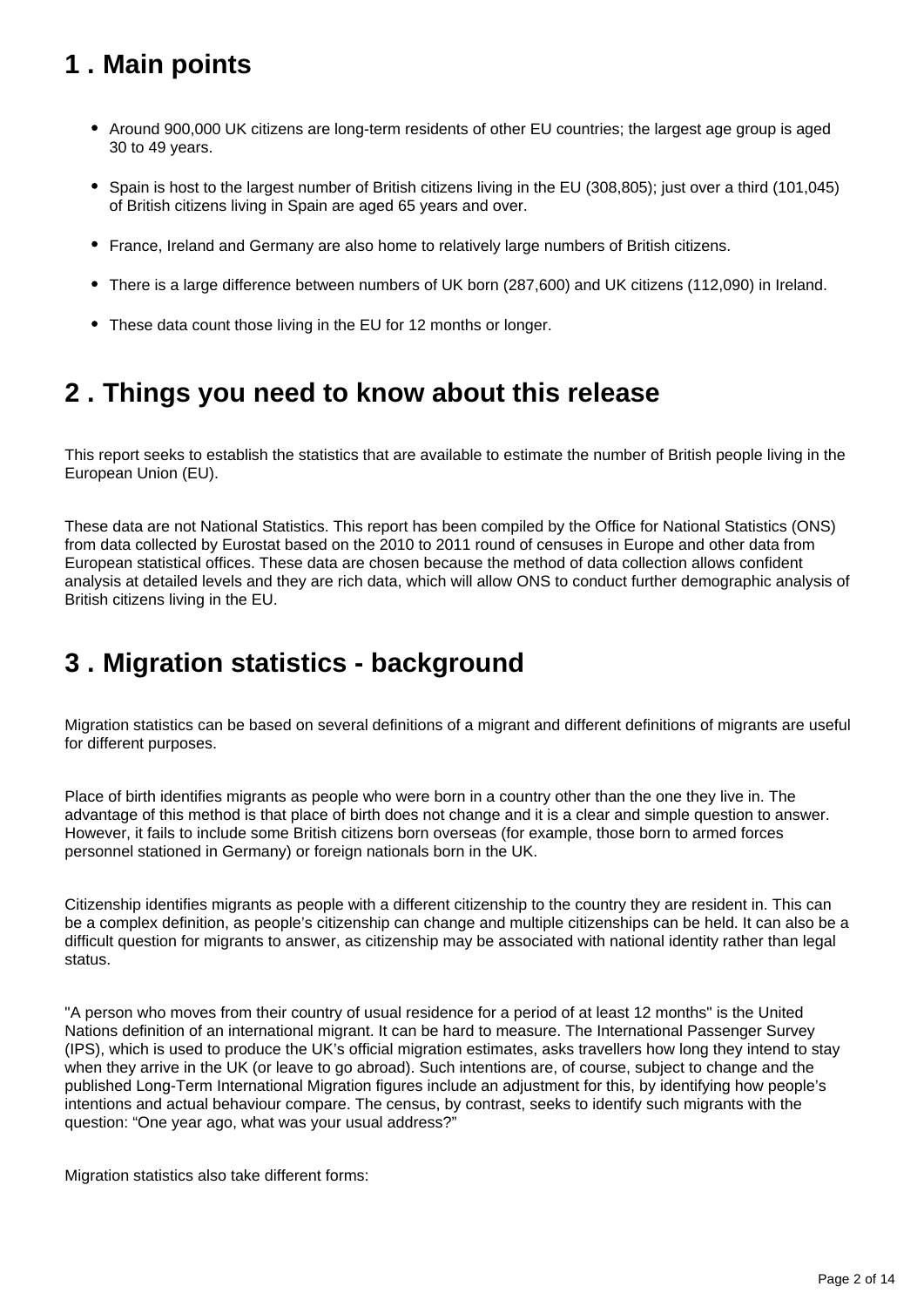- stocks measure how many people are resident in a country (staying for 12 months or longer) and can be broken down by country of birth or citizenship
- flows measure how many people change their country of residence for at least one year, thus becoming long-term migrants; flows do not estimate how many migrants are present in a country at any one time, they are useful to identify changes in levels and patterns of migration

Different definitions suit different purposes. For the purposes of identifying British migrants living overseas, who may be affected by the UK exit from the EU, the most useful statistics are the stocks of British citizens.

### <span id="page-2-0"></span>**4 . How the data are compiled**

These data are published by the Eurostat Census Hub. Eurostat collected data from all of the EU  $^1$  and European Free Trade Association (EFTA) states<sup>2</sup> 2010 to 2011 Censuses. The censuses reported here are a mixture of questionnaire censuses, register-based (administrative data) censuses and combined (register and survey) censuses. The 2011 UK Census was a questionnaire census.

In questionnaire censuses, adjustments are made to the data to account for foreign residents that may not be counted if they do not complete the census. For register censuses, adjustments are made for foreign residents that may not be registered or that are erroneously counted because they have left the country and are not deregistered on the registration system.

Although the data are 5 years old, there are several reasons why these data provide the best estimate of British citizens living in the EU:

- they are available for all countries in the EU and EFTA
- they are rigorously collected and verified
- they are one of the only sources of data using the "citizenship" definition
- they are rich data, which allow further demographic analysis of British citizens living in the EU
- the counts measured in 2011 are not greatly different to those that exist today; where countries have more recent data, this has been checked and no major differences are apparent

All "residents" counted in this analysis have stayed, or plan to stay, in the host country for 12 months or longer. This means that short-term migrants and circular migrants (for example, repeated migration between locations, such as British citizens who spend part of the year in the EU and part of the year in the UK) are not counted. Any British citizens who spend only part of the year living in the EU are not counted in these data.

In the table of British citizens, those with multiple citizenships have one citizenship selected for Eurostat reporting. This is determined in the following order:

- 1. citizenship of reporting country
- 2. other EU member state citizenship
- 3. non-EU member state citizenship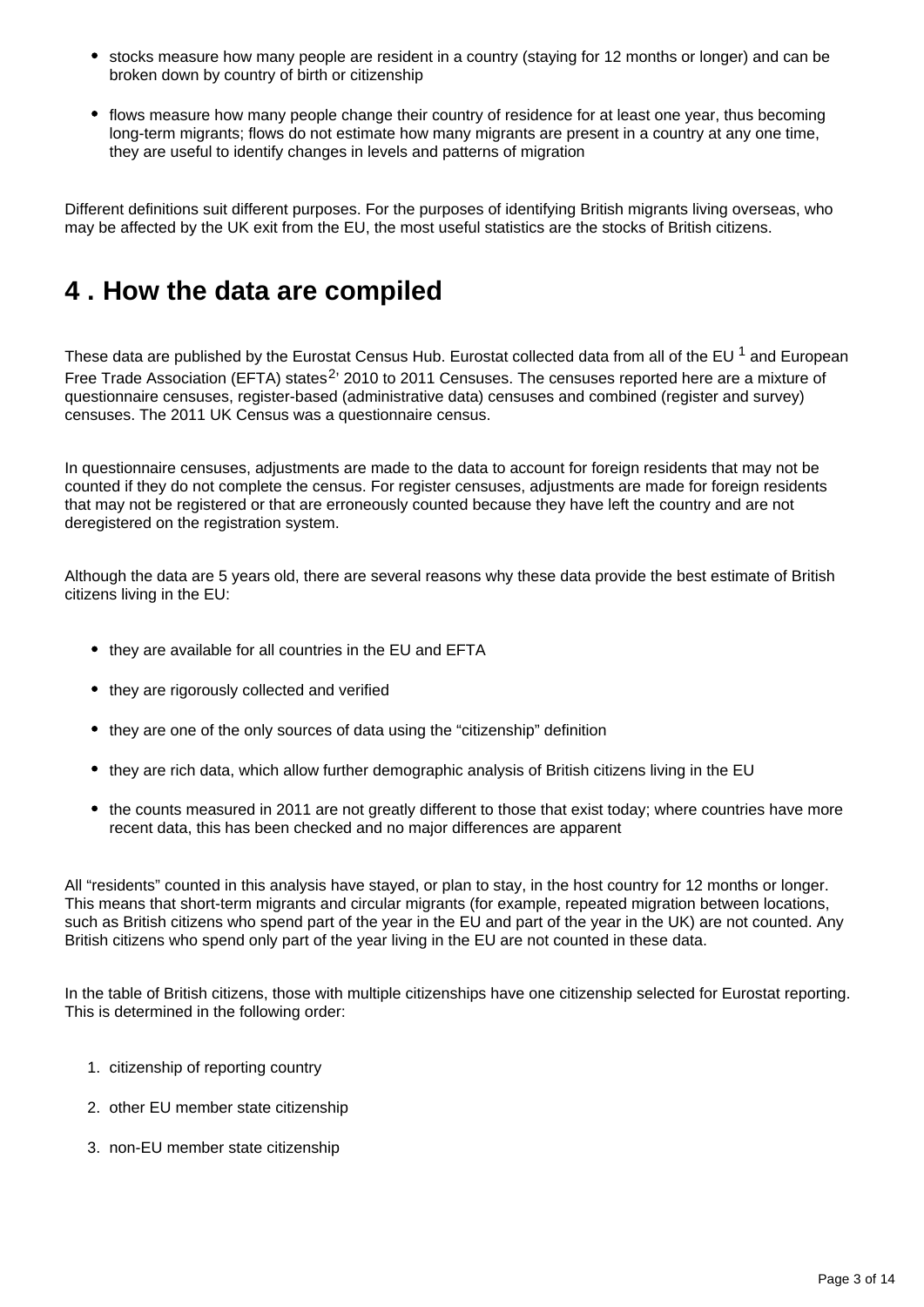This means that a person with both French and British citizenship, living in France, is not counted as British in these data. This definition is relevant for identifying those citizens who do not have citizenship of another EU state to use when the UK exits the EU.

In some instances, Eurostat have not been able to collect data from a country, usually due to data confidentiality rules of individual member statistical offices. Where this is the case, ONS has sought to find an alternative source. This is clearly documented in the report.

This report includes the EFTA states, as changes to EU-UK free movement may have implications in these countries. EFTA states are not counted in the totals.

### **Notes for: How the data are compiled**

- 1. The current formation of the EU (28 countries) is used in this article. Although Croatia joined the EU in 2013, Croatia conducted an EU-standard census in 2011 as a pre-requisite for membership.
- 2. The EFTA countries are Switzerland, Norway, Iceland and Liechtenstein.

### <span id="page-3-0"></span>**5 . Number of British citizens living in Europe in 2011, by age**

The data show that Spain is host to the largest number of British citizens living in the EU. France, Ireland and Germany are also home to relatively large numbers of British citizens (Table 1). British citizens make up 0.2% of the population of the EU (excluding the UK) and European Free Trade Association (EFTA) states combined. The highest concentration of British citizens is in Cyprus, with 2.9% of the population holding only British citizenship. Similarly, 2.5% of the population of Ireland and 1.6% of the population of Malta have only British citizenship.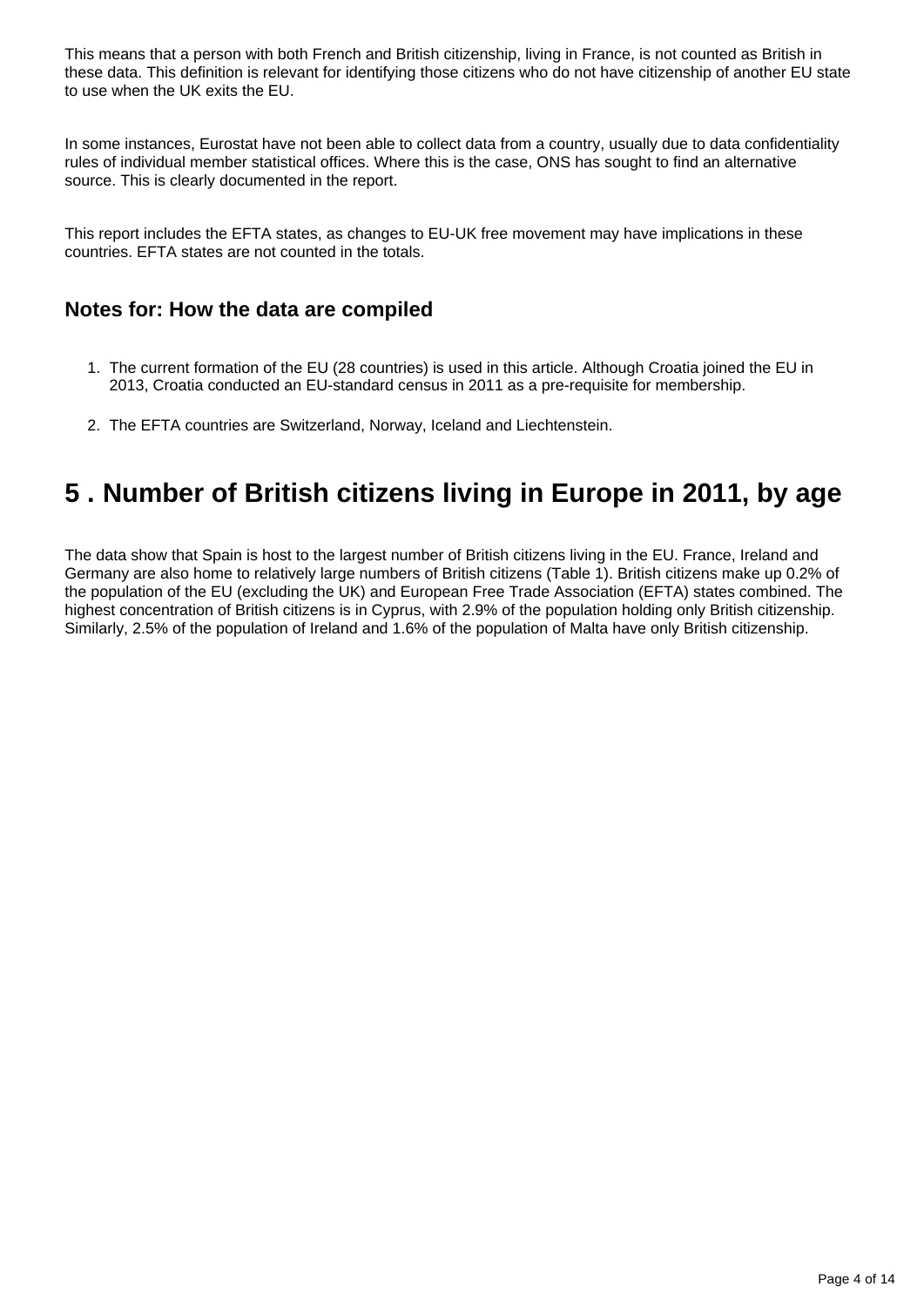### **Table 1: The age of British citizens living in Europe in 2011**

| Country of<br>residence | Total        | Under 15<br>years | 15 to 29<br>years | 30 to 49<br>years | 50 to 64<br>years | 65 years and<br>over |
|-------------------------|--------------|-------------------|-------------------|-------------------|-------------------|----------------------|
| All EU members          | 890,299      | 83,589            | 90,044            | 280,042           | 247,501           | 189,105              |
| Spain                   | 308,805      | 25,625            | 24,205            | 64,450            | 93,475            | 101,045              |
| France                  | 157,062      | 20,674            | 14,976            | 42,543            | 48,727            | 30,141               |
| Ireland                 | 112,090      | 11,091            | 17,549            | 44,994            | 24,166            | 14,290               |
| Germany                 | 96,200       | 6,080             | 12,100            | 36,540            | 29,480            | 12,020               |
| Netherlands             | $a_{41,373}$ | $a_{4,578}$       | $a_{1,940}$       | $a$ 29,181        | $a_{2,669}$       | $a_{3,005}$          |
| Belgium                 | 24,975       | 3,545             | 3,768             | 8,989             | 6,193             | 2,480                |
| Cyprus                  | 24,046       | 1,802             | 1,954             | 4,875             | 8,011             | 7,404                |
| Italy                   | 22,673       | 1,470             | 1,445             | 9,117             | 7,104             | 3,537                |
| Sweden                  | 18,119       | 1,181             | 2,517             | 9,025             | 3,716             | 1,680                |
| Portugal                | 15,774       | 1,568             | 1,138             | 3,601             | 5,313             | 4,154                |
| Greece                  | 15,388       | 810               | 1,114             | 4,635             | 5,833             | 2,996                |
| Denmark                 | 14,700       | 1,151             | 2,243             | 6,403             | 3,478             | 1,425                |
| Austria                 | 8,431        | 1,010             | 1,257             | 3,403             | 1,851             | 910                  |
| Malta                   | 6,652        | 390               | 520               | 1,531             | 2,054             | 2,157                |
| Luxembourg              | 5,480        | 1,047             | 940               | 2,054             | 1,161             | 278                  |
| <b>Czech Republic</b>   | 5,182        | 312               | 815               | 2,889             | 922               | 213                  |
| Finland                 | 3,454        | 136               | 448               | 2,016             | 649               | 205                  |
| <b>Bulgaria</b>         | 2,605        | 143               | 113               | 702               | 1,200             | 447                  |
| Hungary                 | 2,602        | 270               | 452               | 1,041             | 519               | 320                  |
| Poland                  | 2,058        | 179               | 294               | 969               | 438               | 177                  |
| Slovakia                | 605          | 220               | 31                | 251               | 78                | 25                   |
| Romania                 | $b_{521}$    | $b_{94}$          | $b_{66}$          | $b$ 196           | $b$ 125           | $b$ 40               |
| Slovenia                | 386          | 23                | 20                | 175               | 121               | 47                   |
| Croatia                 | 334          | 43                | 17                | 136               | 95                | 43                   |
| Estonia                 | 310          | 34                | 38                | 166               | 59                | 13                   |
| Latvia                  | 243          | 28                | 39                | 106               | 44                | 26                   |
| Lithuania               | $c_{231}$    | $c_{85}$          | $c_{45}$          | $c_{54}$          | $\degree$ 20      | $c_{27}$             |

Sources: Eurostat, 2011, CBS Statline (Netherlands), 2011

Notes:

1. For notes on this table, see Appendix 1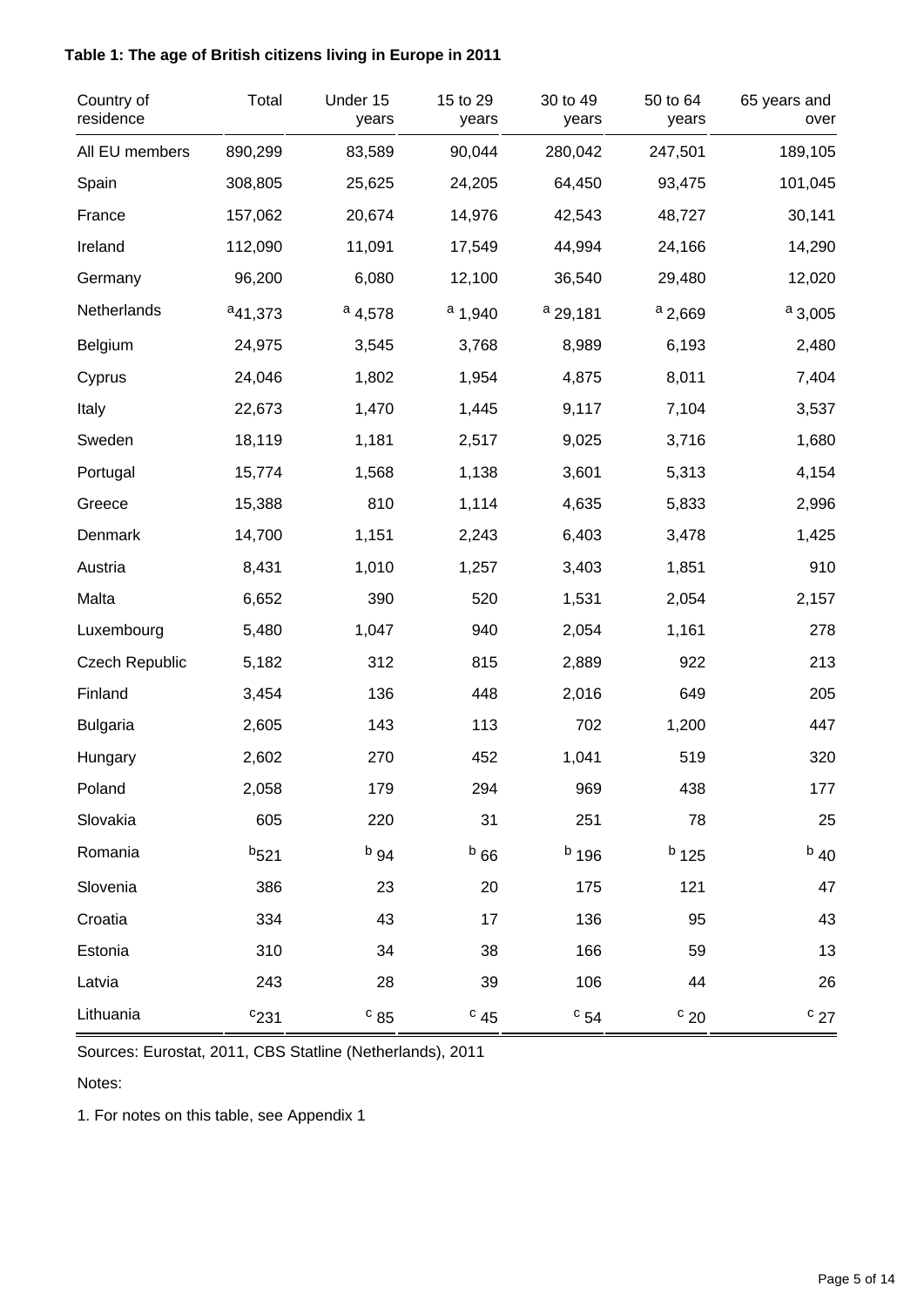#### **Table 2: The age of British citizens living in the European Free Trade Area in 2011**

| Country of residence |             |             |       |          |          | Total Under 15 years 15 to 29 years 30 to 49 years 50 to 64 years 65 years and over |
|----------------------|-------------|-------------|-------|----------|----------|-------------------------------------------------------------------------------------|
| Switzerland          | d<br>33,796 | $^{d}4,770$ | 3,774 | 14.966   | 7.452    | 2,834                                                                               |
| Norway               | 14,667      | 913         | 1.700 | 6.725    | 3,649    | 1,680                                                                               |
| Iceland              | 545         | 20          | 153   | 261      | 88       | 23                                                                                  |
| Liechtenstein        | $e_{57}$    | $e_8$       | $e_6$ | $e_{25}$ | $e_{13}$ | $e_{5}$                                                                             |

Sources: Eurostat, 2011, Swiss Populations and Household Survey, 2015, UN 'Trends in International Migrant Stock: Migrants by Destination and Origin', 2015.

Notes:

1. For Notes on this table, see Appendix 1

### <span id="page-5-0"></span>**6 . Born in the UK and living in Europe, 2011**

Country of birth is an alternative way of looking at those who have a connection to the UK (Table 3). However, it fails to include some foreign nationals born in the UK, or British nationals born abroad. It gives a less precise estimate of how many British citizens might be affected when the UK exits the EU because they do not have citizenship of another EU state to use.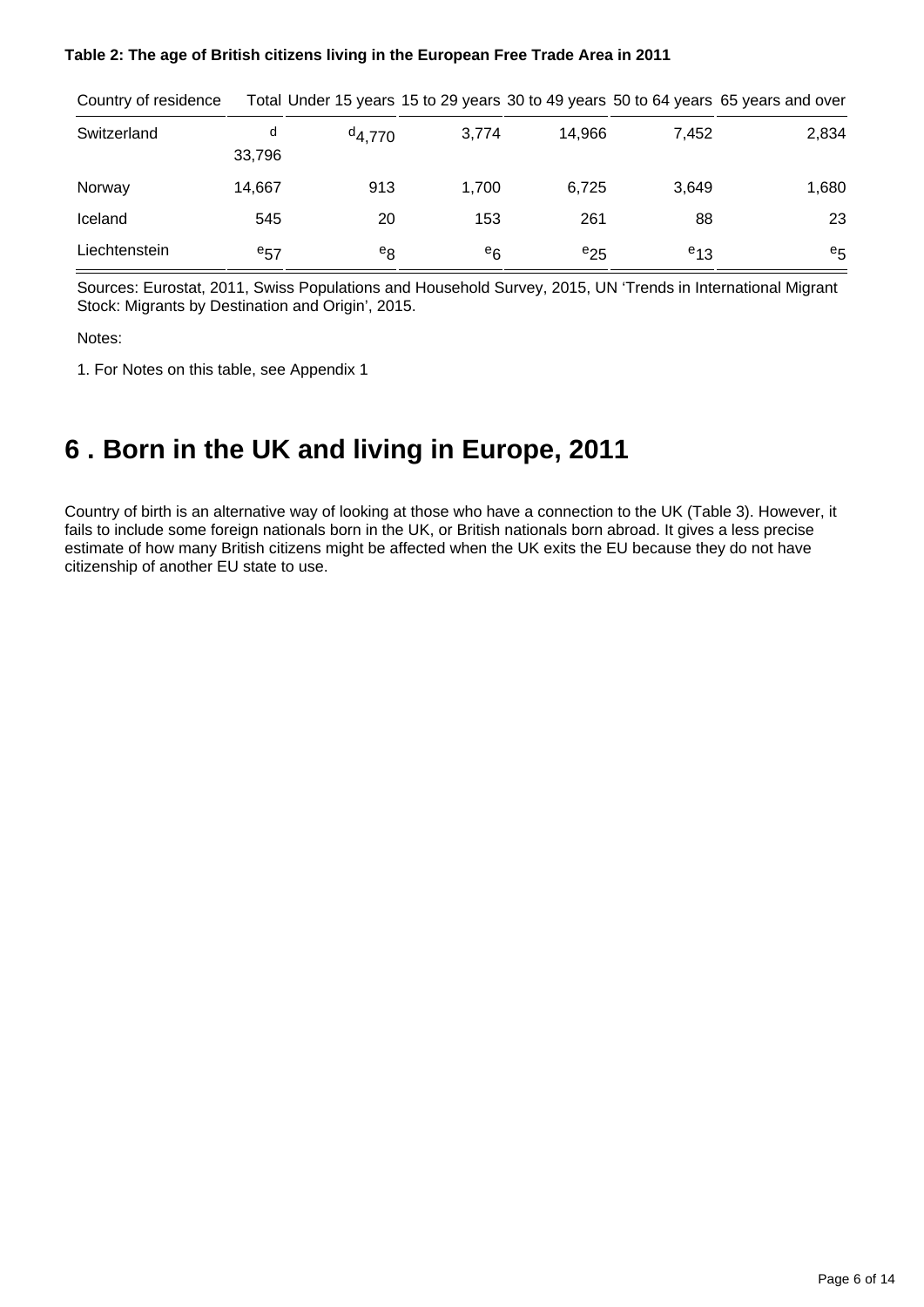| Country of<br>residence | Total               | Under 15<br>years | 15 to 29<br>years | 30 to 49<br>years   | 50 to 64<br>years | 65 years and<br>over |
|-------------------------|---------------------|-------------------|-------------------|---------------------|-------------------|----------------------|
| All EU members          | 1,138,965           | 121,886           | 127,364           | 392,853             | 291,773           | 205,078              |
| Spain                   | 296,220             | 15,765            | 22,055            | 70,835              | 91,495            | 96,070               |
| Ireland                 | 287,600             | 30,820            | 49,241            | 123,797             | 55,517            | 28,225               |
| France                  | 169,945             | 18,617            | 16,745            | 45,999              | 54,628            | 33,956               |
| Germany                 | 80,290              | 6,640             | 9,000             | 29,510              | 26,060            | 9,090                |
| Italy                   | 58,309              | 4,458             | 4,579             | 27,985              | 14,957            | 6,330                |
| Netherlands             | <sup>a</sup> 47,297 | $a_{5,234}$       | $a_{2,218}$       | <sup>a</sup> 33,359 | $a_{3,051}$       | $a_{3,435}$          |
| Cyprus                  | 31,495              | 1,768             | 4,080             | 9,421               | 8,987             | 7,239                |
| Belgium                 | 23,628              | 2,505             | 3,153             | 8,184               | 5,944             | 3,842                |
| Sweden                  | 21,914              | 2,661             | 2,964             | 9,109               | 4,696             | 2,484                |
| Portugal                | 19,131              | 3,436             | 2,040             | 4,444               | 5,220             | 3,991                |
| Greece                  | 18,294              | 1,367             | 2,049             | 5,933               | 6,200             | 2,745                |
| Poland                  | 18,209              | 14,843            | 1,037             | 1,286               | 824               | 220                  |
| Denmark                 | 16,582              | 1,941             | 2,567             | 6,426               | 3,775             | 1,873                |
| Malta                   | 10,484              | 507               | 1,208             | 3,527               | 2,755             | 2,487                |
| Austria                 | 9,369               | 1,086             | 1,286             | 3,479               | 2,407             | 1,111                |
| <b>Czech Republic</b>   | 4,823               | 400               | 661               | 2,560               | 797               | 388                  |
| Finland                 | 4,547               | 717               | 672               | 2,082               | 810               | 266                  |
| Luxembourg              | 4,226               | 491               | 597               | 1,821               | 1,061             | 256                  |
| Hungary                 | 3,597               | 778               | 589               | 1,182               | 708               | 340                  |
| <b>Bulgaria</b>         | 3,042               | 483               | 159               | 719                 | 1,223             | 458                  |
| Slovakia                | 3,003               | 2,512             | 84                | 275                 | 88                | 44                   |
| Romania                 | 2,393               | 1,879             | 100               | 204                 | 154               | 54                   |
| Lithuania               | 1,881               | 1,696             | 68                | 56                  | 25                | 36                   |
| Latvia                  | 981                 | 747               | 39                | 107                 | 71                | 17                   |
| Croatia                 | 678                 | 235               | 78                | 189                 | 121               | 52                   |
| Slovenia                | 552                 | 96                | 54                | 213                 | 134               | 55                   |
| Estonia                 | 475                 | 204               | 41                | 151                 | 65                | 14                   |

### **Table 3: The age of those born in the UK and living in the European Union in 2011**

Sources: Eurostat, 2011, CBS Statline (Netherlands), 2011.

Notes:

1. For notes on this table, see Appendix 2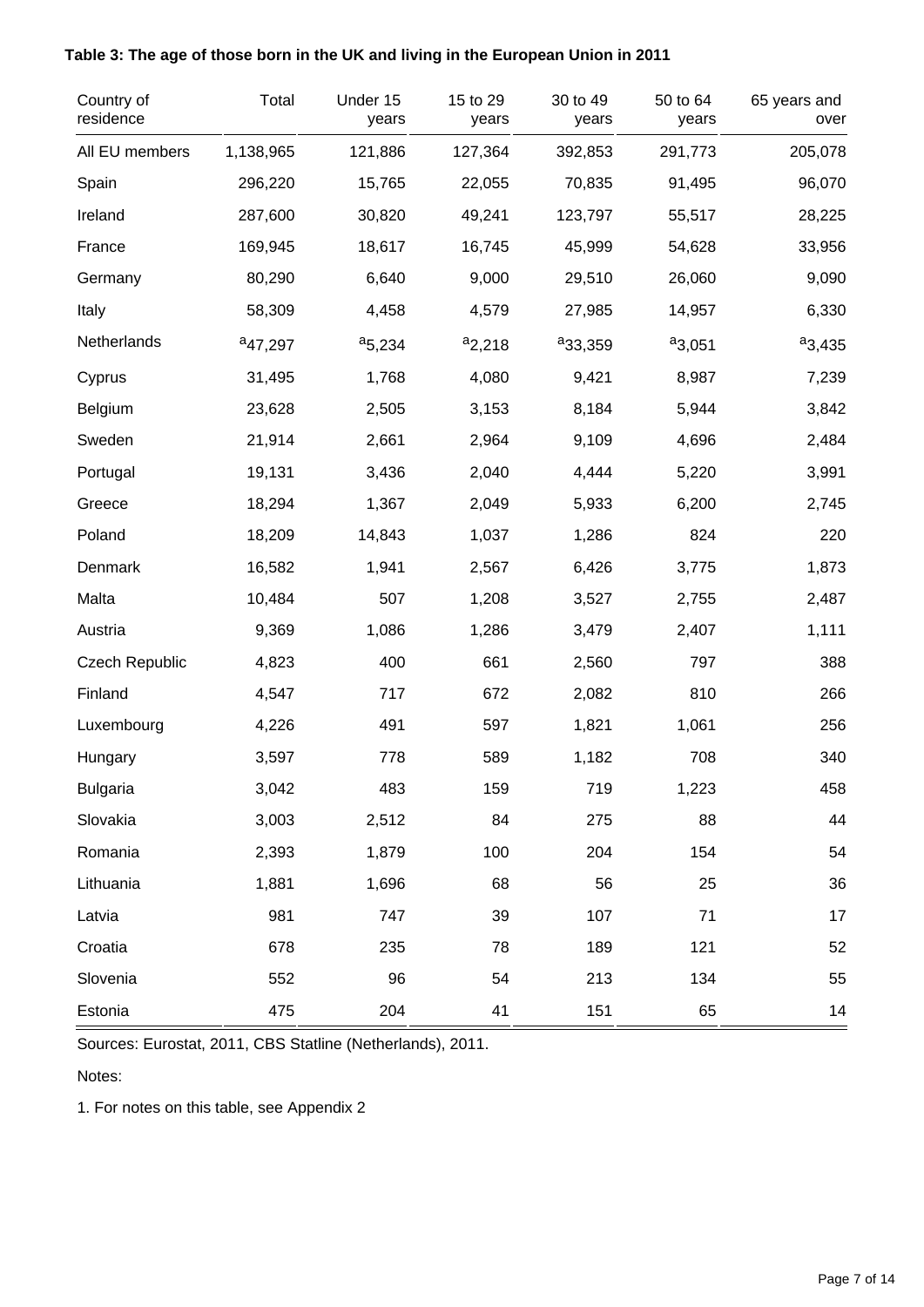#### **Table 4: The age of those born in the UK and living in the European Free Trade Area in 2011**

| Country of residence |             |                |         |          |          | Total Under 15 years 15 to 29 years 30 to 49 years 50 to 64 years 65 years and over |
|----------------------|-------------|----------------|---------|----------|----------|-------------------------------------------------------------------------------------|
| Switzerland          | b<br>41,324 | $b_{5,832}$    | 3,950   | 16.244   | 10.288   | 5,010                                                                               |
| Norway               | 18.016      | 1.792          | 2.161   | 7.080    | 4.080    | 2,903                                                                               |
| Iceland              | 1.087       | 216            | 239     | 376      | 180      | 76                                                                                  |
| Liechtenstein        | $c_{57}$    | <sup>c</sup> 8 | $c_{6}$ | $c_{25}$ | $c_{13}$ | $c_{5}$                                                                             |

Country of residence Total Under 15 years 15 to 29 years 30 to 49 years 50 to 64 years 65 years and over

Sources: Eurostat, 2011 Swiss Population and Household Survey, 2015, UN 'Trends in International Migrant Stock: Migrants by Destination and Origin', 2015.

Notes:

1. For notes on this table, please see Appendix 2

For notes on these tables, please see Appendix 2.

There are some notable differences between estimates when defining migrants by country of birth and defining them by citizenship.

Table 5 shows the EU countries with the greatest difference between these 2 measures.

#### **Table 5: Differences between UK born and British citizenship**

| More UK born than British citizens |         |                                       |         |  |  |  |
|------------------------------------|---------|---------------------------------------|---------|--|--|--|
|                                    | UK born | <b>British Difference</b><br>Citizens |         |  |  |  |
| Ireland                            | 287,600 | 112,090                               | 175,510 |  |  |  |
| Italy                              | 58,309  | 22,673                                | 35,636  |  |  |  |
| Poland                             | 18,209  | 2,058                                 | 16,151  |  |  |  |
| France                             | 169,945 | 157,062                               | 12,883  |  |  |  |

#### More British citizens than UK born

|            | <b>British</b><br>Citizens | UK born Difference |        |  |
|------------|----------------------------|--------------------|--------|--|
| Germany    | 96,200                     | 80,290             | 15,910 |  |
| Spain      | 308,805                    | 296,220            | 12,585 |  |
| Belgium    | 24,975                     | 23,628             | 1,347  |  |
| Luxembourg | 5,480                      | 4,226              | 1,254  |  |

Source: Eurostat, 2011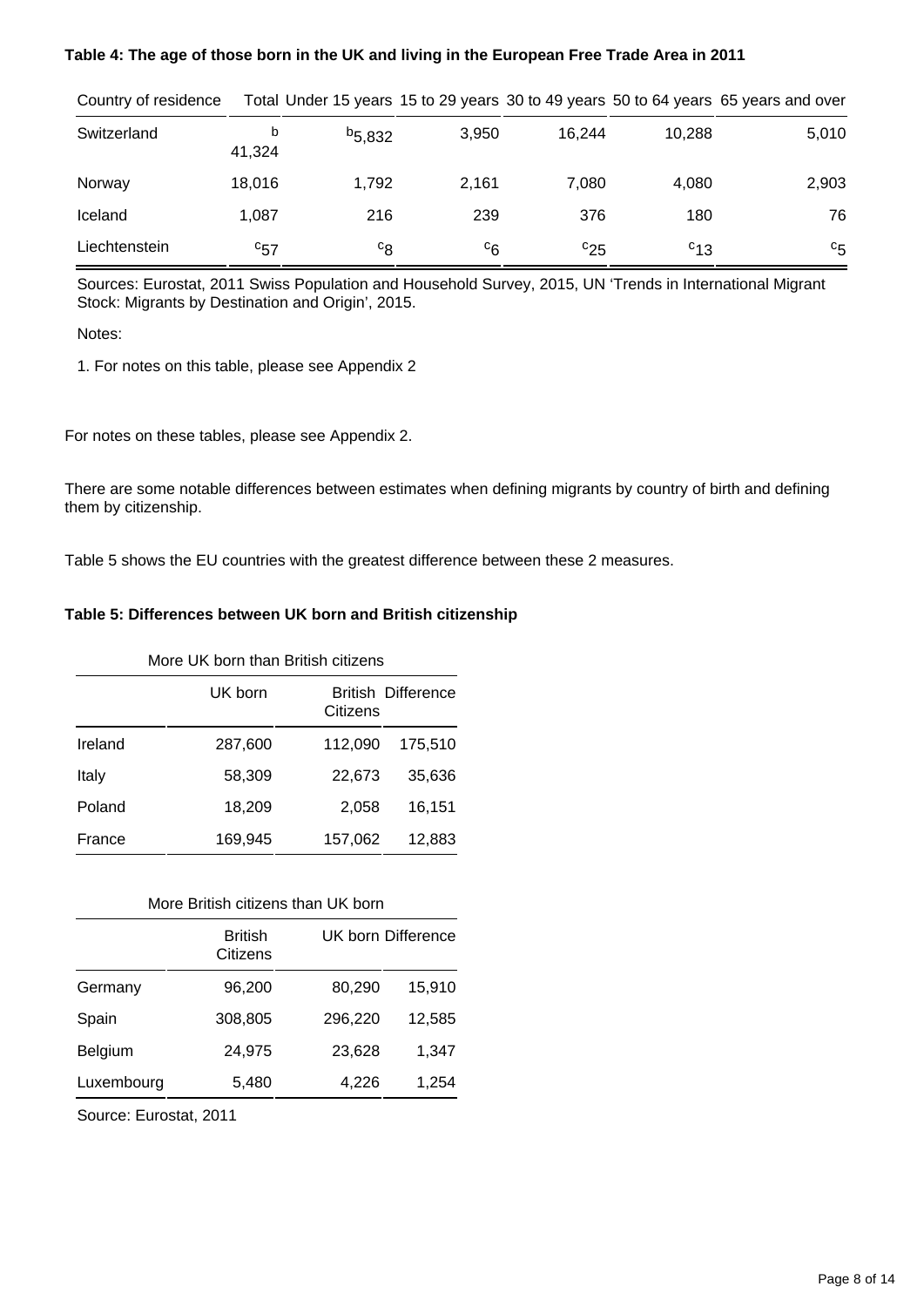The number of those born in the UK and living in Ireland is more than twice the number of British citizens living in Ireland. Because of the longstanding free movement agreement between the UK and Ireland, a large number of Irish citizens are born in the UK. Many Irish nationals may have dual nationality and because they are living in Ireland, are counted as Irish citizens in these data.

There are just over 35,000 more "born in the UK" living in Italy than "British citizens" living in Italy. These may be Italians who have moved to the UK, had families and then returned to Italy. There have historically been relatively high levels of migration from Italy; this migration was at its highest in the 1950s, 60s and 70s.

There are 16,000 more UK born residents of Poland than British citizens living in Poland. Under 15s account for 14,000 of these. These children are presumed to have been recently born to Polish migrants living in the UK who have since returned to live in Poland.

Belgium has a greater number of UK born migrants than it does British citizens; the difference is marked amongst those aged 65 and over. (This might be explained by the children born to Belgian refugees during the First World War. $^1)$ 

Amongst those living in Spain and Germany, the number of British citizens outnumber the number of people born in the UK. For Spain, this is a small proportion of the total number; for Germany, this difference represents 17% of British citizens and is evident at all ages above 15 years old (Table 6).

#### **Table 6: Differences between UK born and British citizenship for those resident in Germany**

|                                       | Under 15<br>vears | 15 to 29<br>vears | 30 to 49<br>years | 50 to 64<br>years | 65 years and<br>over |
|---------------------------------------|-------------------|-------------------|-------------------|-------------------|----------------------|
| British citizens living in<br>Germany | 6.080             | 12.100            | 36.540            | 29.480            | 12,020               |
| UK born living in Germany             | 6.640             | 9,000             | 29.510            | 26,060            | 9,090                |

Source: Eurostat, 2011

Hundreds of thousands of British armed forces personnel have been stationed in Germany since the Second World War, the children of those who have stayed in Germany may account for the large difference. In Germany, up until the year 2000, being born in Germany did not confer citizenship. Instead, the parent's citizenship was given to the child, so children born to British parents would only be eligible for British citizenship. Since 2000, a child born in Germany to non-German parents is eligible for German citizenship (if one or more parents has a permanent residence permit or has lived in Germany for 8 years), so children born to British parents could have German citizenship. This may explain why the difference doesn't exist to the same degree for those aged under 15 years.

### **Notes for: Born in the UK and living in Europe**

1. For more information, see these articles: [War Refugees Committee: Minutes, Papers and History Cards](http://discovery.nationalarchives.gov.uk/details/r/C10851) (National Archives) and [World War One: How 250,000 Belgian refugees didn't leave a trace](http://www.bbc.co.uk/news/magazine-28857769) (BBC).

### <span id="page-8-0"></span>**7 . Age profiles by country – what are the differences?**

Age data are ranked to show countries where residing British citizens are most likely to be of retirement age (Figure 1).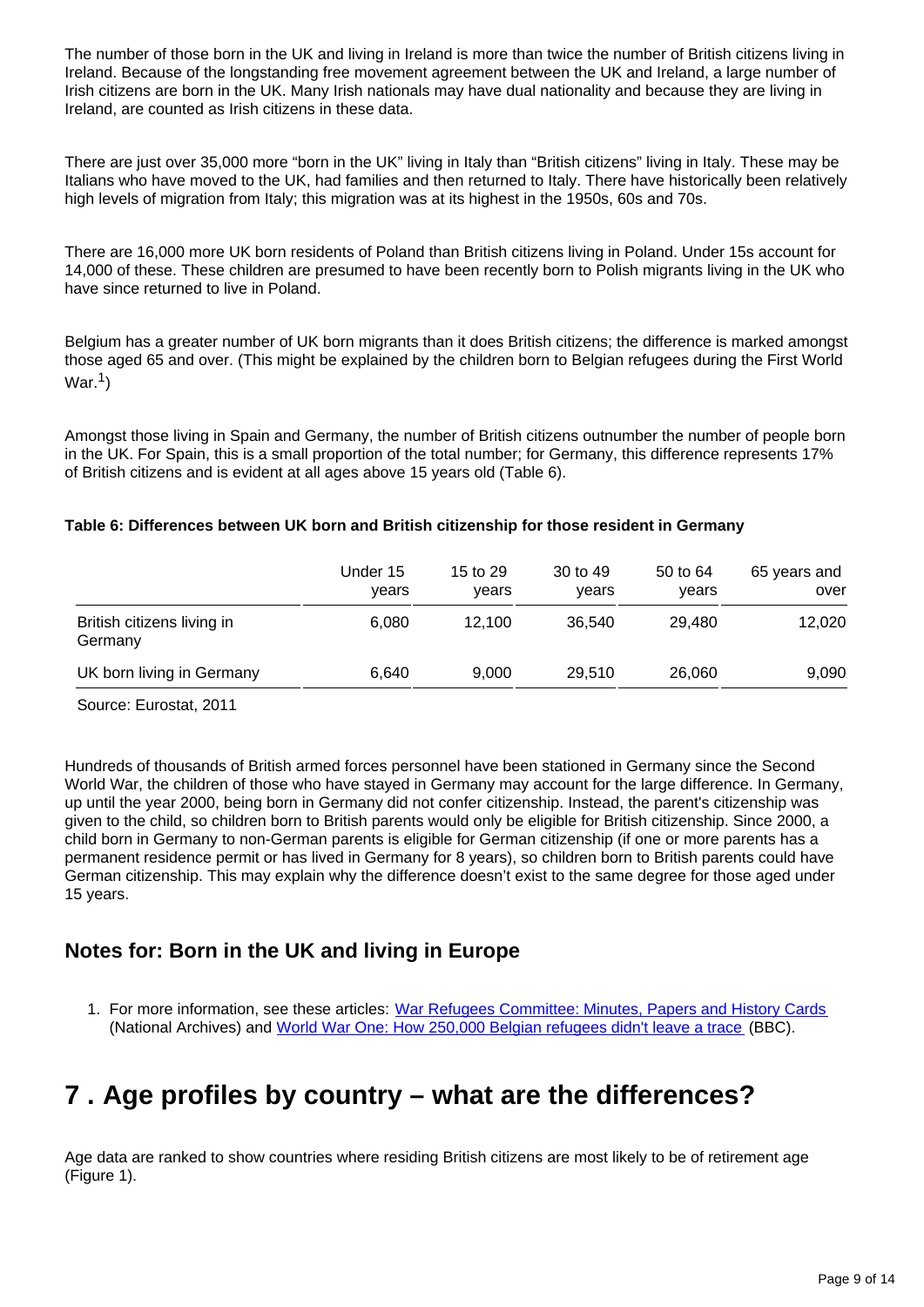Of the 308,805 British citizens living in Spain, 32.7% are 65 or older and in Malta too, this is the largest age group. As well as in Spain and Malta, in Cyprus, Portugal, Greece, France and Bulgaria, most British citizens living there are aged 50 or over.

The proportion of British citizens who are aged 30 to 49 years old is greater in the Netherlands than for any other country. At 70.5%, it is likely that most of them are going for work.

#### **Figure 1: Age profiles by citizenship, 2011 European Census data, ranked by biggest proportion of 65 years and older**



**Source: Eurostat, 2011, CBS Statline (Netherlands),2011**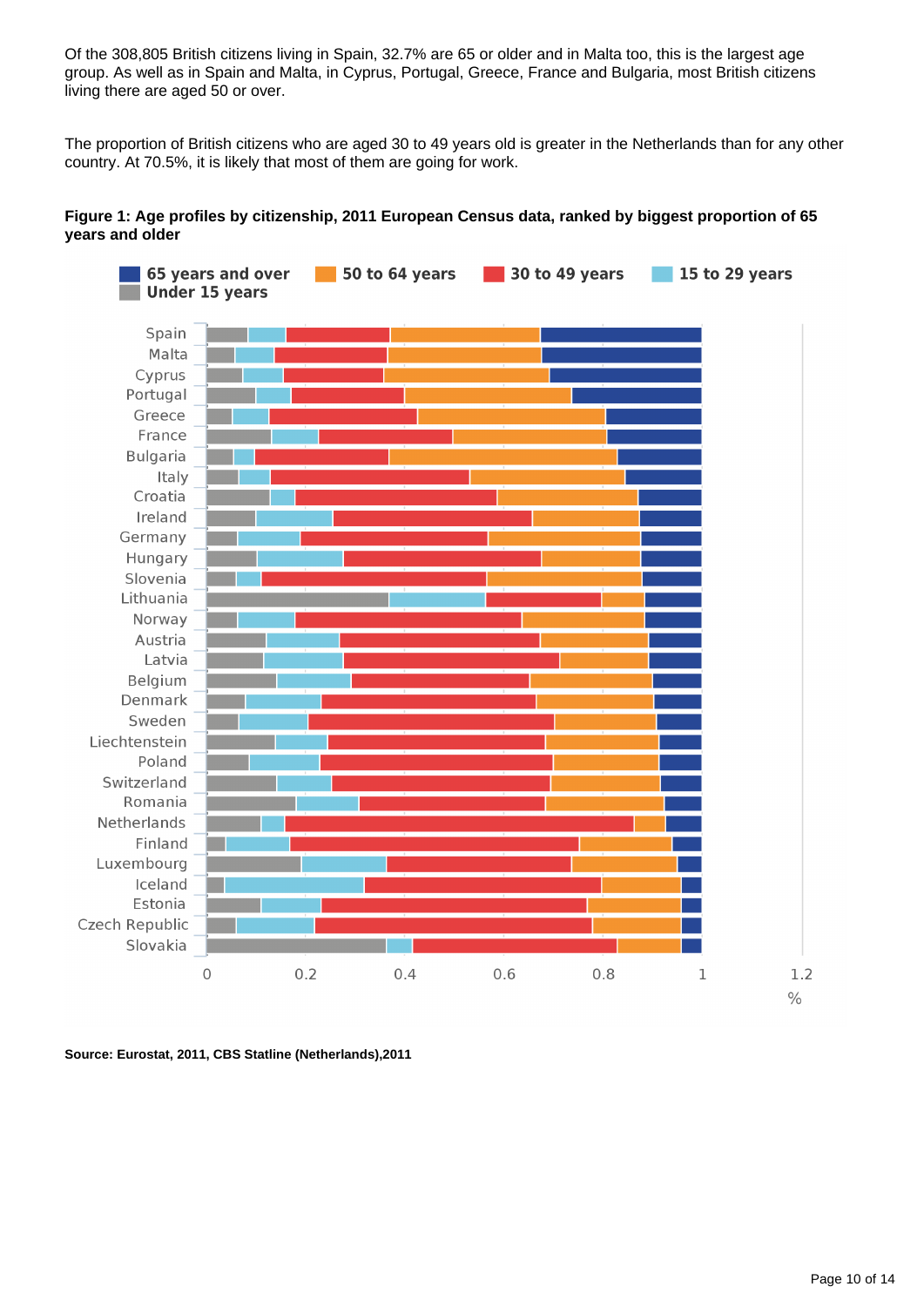### <span id="page-10-0"></span>**8 . The United Nations "1.22 million British people live in the European Union"**

To now, the United Nations' statistics showing UK born migrants living in other EU member states have been widely used. These are from the UN publication Trends in International Migrant Stock: Migrants by destination [and origin](http://www.un.org/en/development/desa/population/migration/data/estimates2/estimates15.shtml) (United Nations, Department of Economic and Social Affairs, Population Division, (2015)(Figure 2).

There are differences between these data and Eurostat Census data.





**Source: United Nations "Trends in International Migrant Stock: Migrants by destination and origin" (United Nations, Department of Economic and Social Affairs, Population Division, (2015)**

The data are for a 2015 reference point. This harmonised reference point is achieved by "ageing on" 2010 to 2011 Censuses, applying the UN's assumptions, for example, how many UK born migrants have immigrated to and emigrated from each country. It is an estimate designed to illustrate the extent of global migration (produced for the whole world, not only the EU).

The UN uses the "country of birth" definition for these data for 25 out of 27 EU nations (for Belgium and the Czech Republic the UN uses the "foreign citizens" definition). These data will include many Irish and Polish citizens whilst not counting British citizens born overseas.

The UN data provide a high-level estimate for each country. The EU-Census data enable further analysis by other characteristics, for example, age, occupation and industry.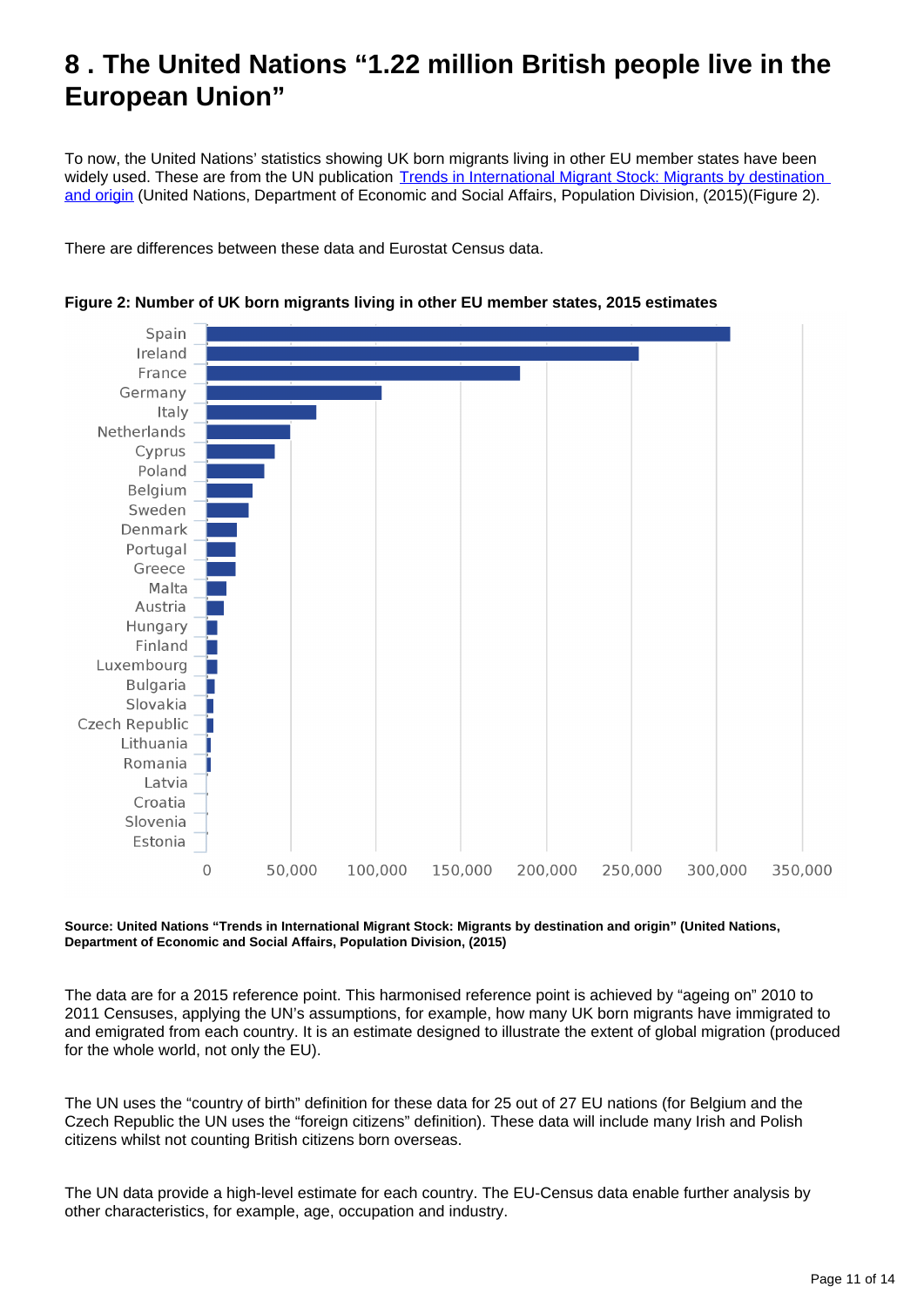We believe it is better to use the more detailed census data in order to estimate the number of British citizens living abroad.

The UN "Trends in International Migrant Stock: Migrants by destination and origin" can be used to corroborate the change in the counts of UK born migrants living in the EU in the last 5 years. The time series suggests that the number of UK born migrants living in the EU has been relatively stable from 2010 to 2015 (Table 7).

#### **Table 7: Number of UK born migrants living in other EU member states, for 2010 and 2015**

|      | Number of UK born migrants |
|------|----------------------------|
| 2010 | 1,176,154                  |
| 2015 | 1,216,041                  |

Source: UN 'Trends in International Migrant Stock: Migrants by destination and origin'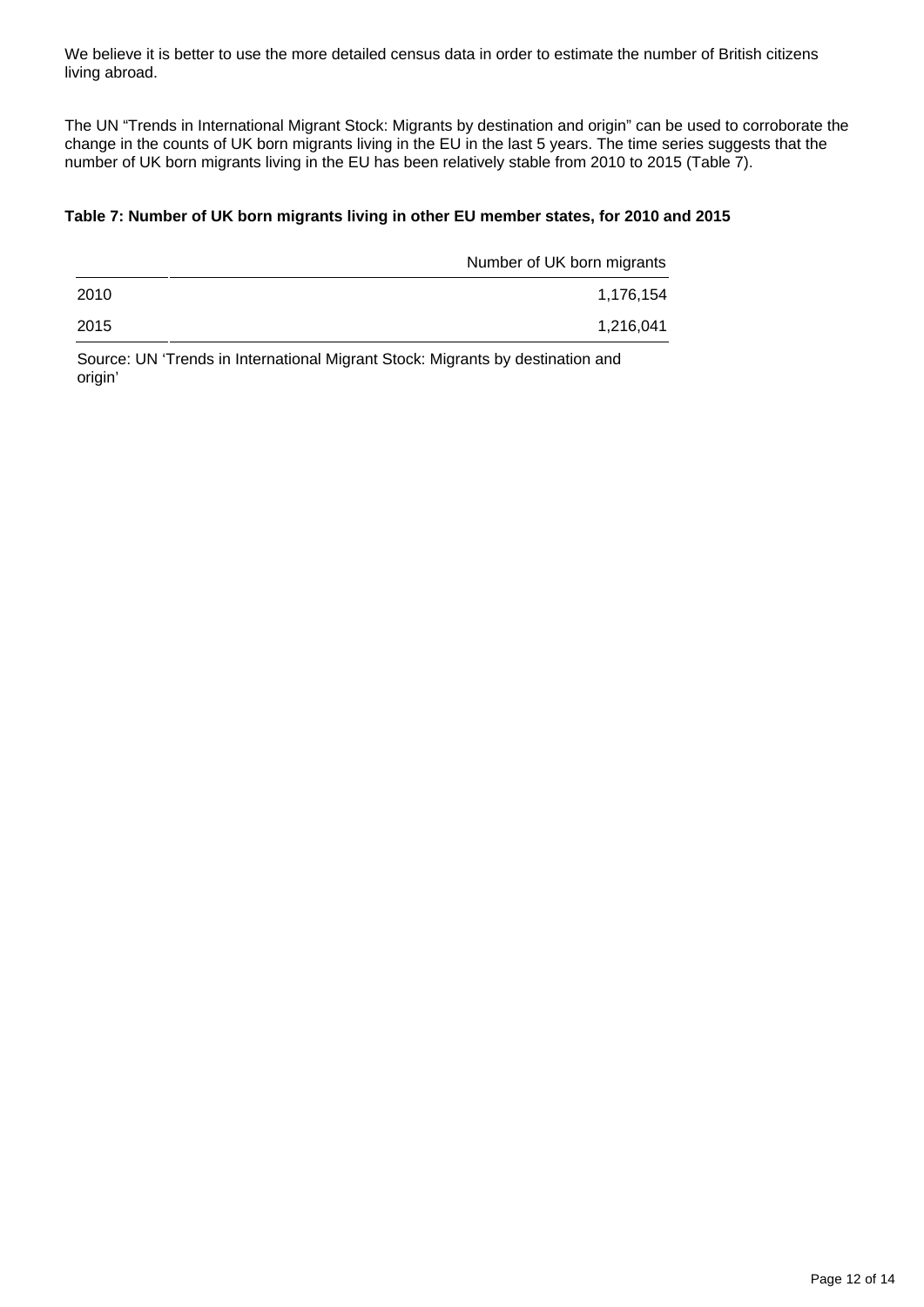# **9. Appendix 1: Notes and definitions for Tables 1 and 2, Age of British citizens living in Europe in 2011**

<sup>a</sup> The Netherlands doesn't provide census data by age to Eurostat. ONS has replaced the Eurostat data with information available online from Statistics Netherlands. The information comes from the national register and is for 2011.

<sup>b</sup> Romania does not provide this information to Eurostat. Although usually data for Romania is treated and analysed alongside Bulgaria, as the "EU2" accession countries that joined in 2007, demographically it has more similarities with the EU8 countries. In particular, the pattern of children born in the UK but living in Romania is more similar to the EU8 countries than Bulgaria. Therefore, ONS has estimated the number of British citizens living in Romania from country of birth data. Across EU8 countries there are large numbers of children born in the UK (see Table 8) who are not British citizens. The ratio between citizenship and country of birth was calculated for the 7 EU8 countries for which both pieces of information are available. This was then applied to Romania's country of birth data to estimate citizenship.

<sup>c</sup> Lithuania does not provide these data to Eurostat and could not provide it when approached by ONS, because of confidentiality. Instead, ONS has estimated these data from country of birth data, in the same way as is estimated for Romania. See Table 8.

#### **Table 8: EU8 ratio of citizenship to country of birth**

|                                                                                                   | Under 15 15 to 29 30 to 49 50 to 64<br>years | years  | years  | years  | 65 years<br>and over |
|---------------------------------------------------------------------------------------------------|----------------------------------------------|--------|--------|--------|----------------------|
| British citizens (Czech Republic, Hungary, Poland,<br>Slovakia, Slovenia, Estonia, Latvia)        | 1,066                                        | 1,689  | 5,597  | 2,181  | 821                  |
| Born in the UK (Czech Republic, Hungary, Poland,<br>Slovakia, Slovenia, Estonia, Latvia)          | 21,276                                       | 2,573  | 5,830  | 2,712  | 1,114                |
| EU8 average' ratio of citizenship to country of birth                                             | 0.05:1                                       | 0.66:1 | 0.96:1 | 0.81:1 | 0.74:1               |
| Born in the UK, living in Romania                                                                 | 1,879                                        | 100    | 204    | 154    | 54                   |
| Estimated Citizens living in Romania (Born in UK x ratio<br>of citizenship to country of birth)   | 94                                           | 66     | 196    | 125    | 40                   |
| Born in the UK, living in Lithuania                                                               | 1,696                                        | 68     | 56     | 25     | 36                   |
| Estimated Citizens living in Lithuania (Born in UK x ratio<br>of citizenship to country of birth) | 85                                           | 45     | 54     | 20     | 27                   |

Souce: Office for National Statistics

<sup>d</sup> The Swiss Federal Statistics Office doesn't publish statistics on citizenship of those under 15 (Switzerland combines survey data and register data to create its census - citizenship comes from the Structural Survey, which is only asked of those aged 15 or older). Instead, ONS has taken the Swiss reports from the Swiss Populations and Household Survey of those aged under 15 who were born in the UK – 5,832 in 2015 (2011 data not available). A ratio of citizenship: country of birth is taken from the other age groups (29,026 : 35,492) and applied to the country of birth data for those under 15 (to give 4,770). The total for Switzerland includes this adjusted count.

<sup>e</sup> Liechtenstein does not provide this information because of confidentiality. Instead, ONS has used the estimate from the 2010 [Trends in International Migrant Stock: Migrants by Destination and Origin](http://www.un.org/en/development/desa/population/migration/data/estimates2/estimates15.shtml) (United Nations, Department of Economic and Social Affairs, Population Division, (2015)). Note the limitations of these estimates discussed in this report. The 57 are allocated to age groups using the Switzerland age distribution, with the rationale that similar banking sectors attract similar workers).